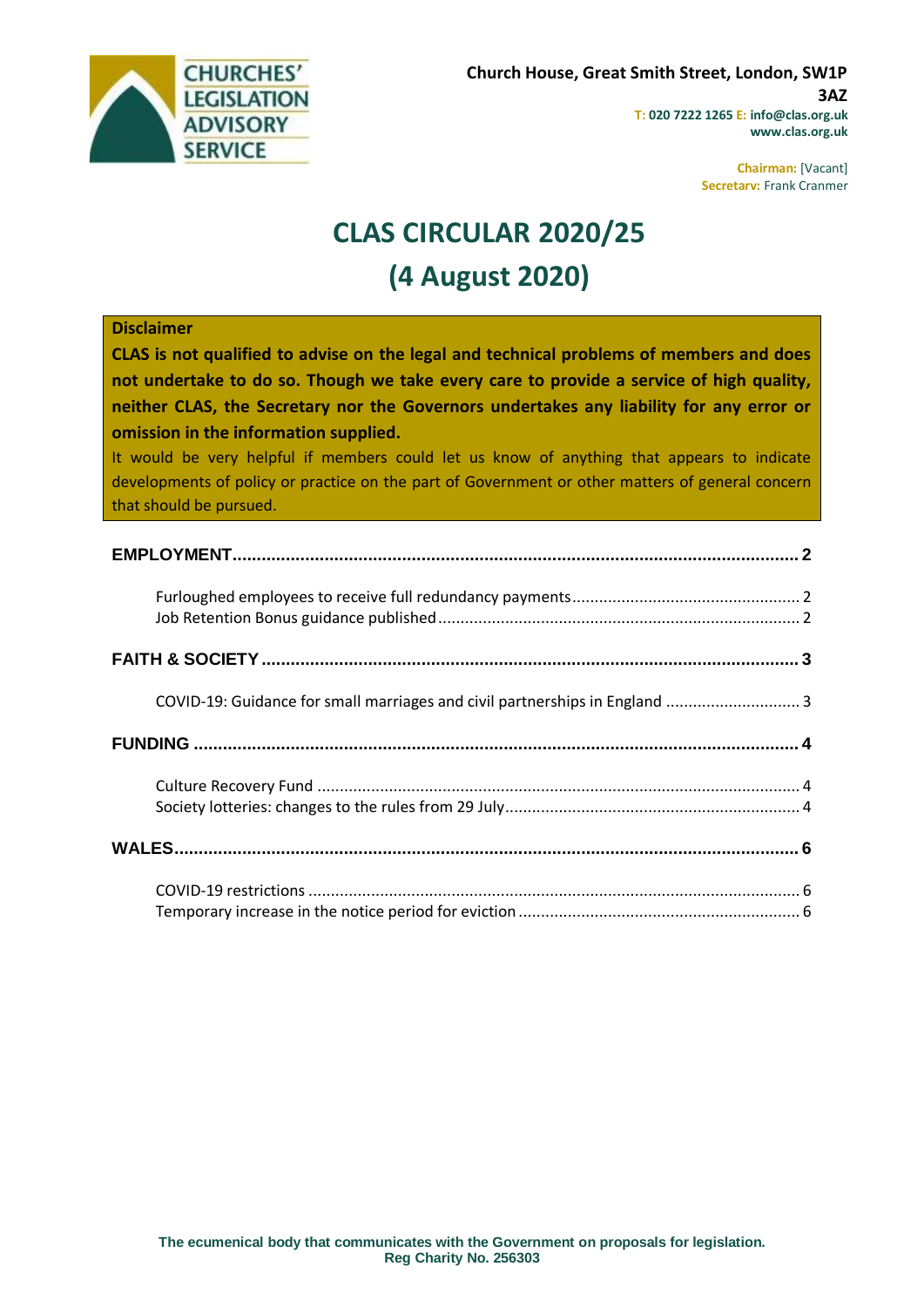# <span id="page-1-0"></span>**EMPLOYMENT**

#### <span id="page-1-1"></span>**Furloughed employees to receive full redundancy payments**

**For information**

The Government has [announced](https://www.gov.uk/government/news/new-law-to-ensure-furloughed-employees-receive-full-redundancy-payments?utm_source=e2d99c38-3011-42f0-a9c1-9189bc1eeed1&utm_medium=email&utm_campaign=govuk-notifications&utm_content=daily) that a new law (which came into effect last week) will ensure that furloughed employees receive statutory redundancy pay based on their normal wages, rather than at a reduced furlough rate.

[Source: BEIS, 30 July]

#### <span id="page-1-2"></span>**Job Retention Bonus guidance published**

**For information**

HMRC has [published](https://www.gov.uk/government/publications/job-retention-bonus/job-retention-bonus) guidance on the Job Retention Bonus, which the Government is introducing to provide additional support to employers who keep on their furloughed employees in meaningful employment after the Coronavirus Job Retention Scheme ends on 31 October 2020.

The Job Retention Bonus is a one-off payment to employers of £1,000 for every employee whom they previously claimed for under the scheme and who remains continuously employed through to 31 January 2021. Eligible employees must earn at least £520 a month on average between 1 November 2020 and 31 January 2021. Employers will be able to claim the Job Retention Bonus after they have filed PAYE for January; and payments will be made to employers from February 2021.

[Source: HMRC, 31 July]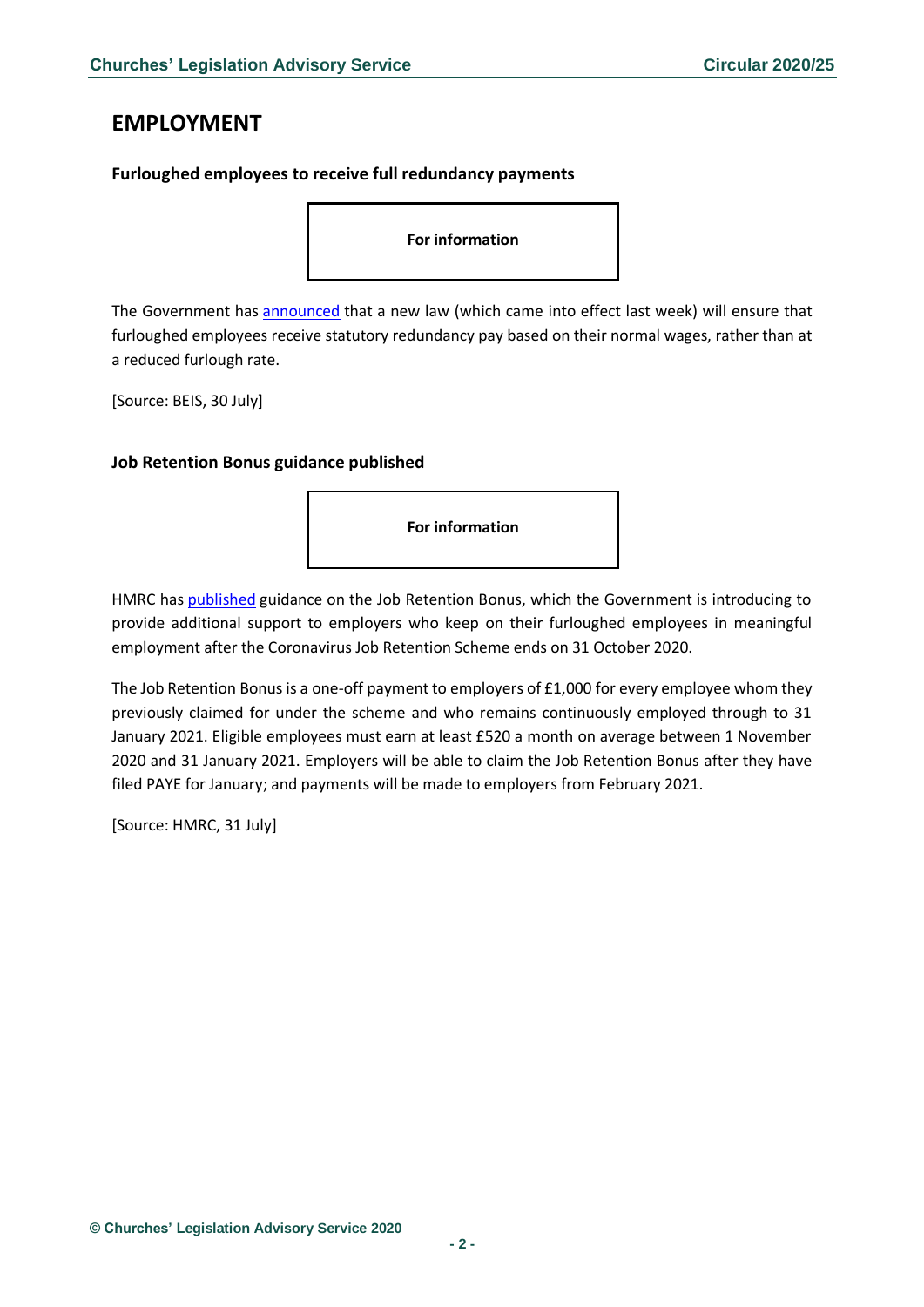# <span id="page-2-0"></span>**FAITH & SOCIETY**

### <span id="page-2-1"></span>**COVID-19: Guidance for small marriages and civil partnerships in England**

**For information and possibly for action**

On 31 July, Boris Johnson delivered a speech from Downing Street in which he made changes to the planned coronavirus social distancing measures, including postponing the reopening of the last few close-contact sectors that remain closed. The most relevant extracts from the [announcement](https://www.gov.uk/government/speeches/prime-ministers-statement-on-coronavirus-covid-19-31-july-2020) were these:

- Wedding receptions of up to 30 people would **not** be permitted, but ceremonies could continue to take place in line with COVID-Secure guidelines.
- The Government also recommended extending the requirement to wear a face covering to other indoor settings, *including to places of worship*. This expansion of social distancing rules would become enforceable in law – and therefore mandatory – **from 8 August**

On 3 August, the MHCLG issued updated *[Guidance for small marriages and civil partnerships](https://www.gov.uk/government/publications/covid-19-guidance-for-small-marriages-and-civil-partnerships/covid-19-guidance-for-small-marriages-and-civil-partnerships)* in England. The guidance:

'applies only to marriages and civil partnerships taking place in England under the law of England and Wales. Religious ceremonies (those not taking place under the law of England and Wales), belief ceremonies, blessings, or other non-statutory ceremonies are not covered, and those wishing to conduct them should refer to other guidance on gatherings (see links below). In particular for religious ceremonies you should refer to the [places of worship guidance.](https://www.gov.uk/government/publications/covid-19-guidance-for-the-safe-use-of-places-of-worship-during-the-pandemic-from-4-july)'

**However,** there are two passages in the guidance that seem to be equally relevant to religious weddings as to civil ones:

'Wedding receptions or parties should not currently be taking place and any celebration after the ceremony should follow the broader social distancing guidance of involving no more than two households in any location or, if outdoors, up to 6 people from different households. The roadmap set out the ambition of allowing small wedding receptions. This means sit down meals for no more than 30 people and subject to Covid-19 Secure guidance. *This change will not take place until at least 15 August, at the earliest*' [emphasis added].

And, as trailed by Boris Johnson:

'From 8 August, face coverings will be required by law to be worn in a greater number of public indoor settings including: museums, galleries, cinemas, **places of worship**, and public libraries. Please be mindful that there are valid exemptions for some individuals and groups to not wear a face covering in these settings' [emphasis added].

[Sources: 10 Downing Street, 31 July, MHCLG, 3 August]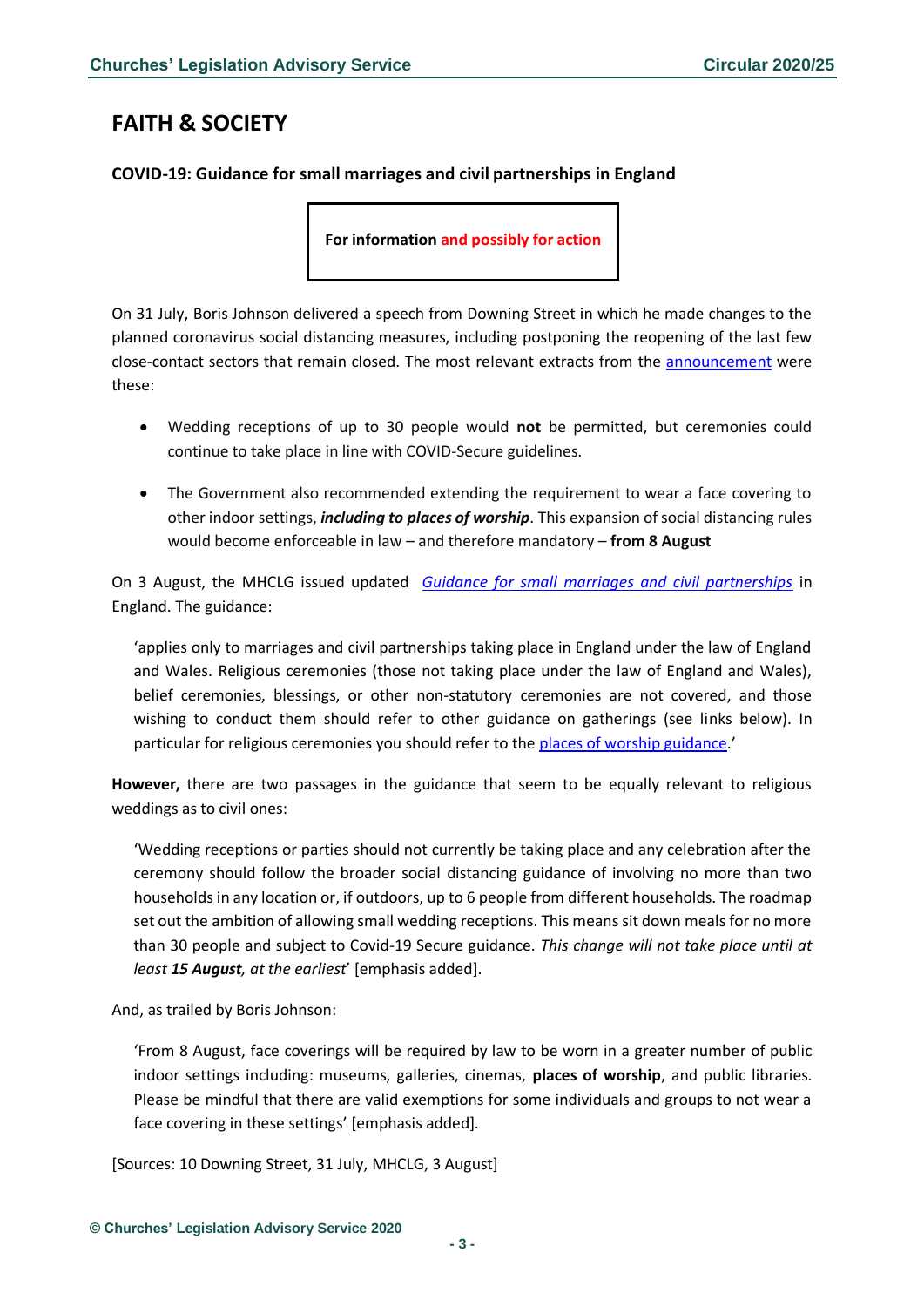# <span id="page-3-0"></span>**FUNDING**

### <span id="page-3-1"></span>**Culture Recovery Fund**

**For information and possibly for action**

The Government has [set out](https://www.gov.uk/government/news/dowden-jump-start-for-uks-leading-creative-industries) how organisations can apply for £880 million in grants from next week as part of the £1.57 billion Culture Recovery Fund. Grants of up to £3 million will be available to protect important cultural assets.

The [British Film Institute,](https://www.bfi.org.uk/news-opinion/news-bfi/announcements/culture-recovery-fund-guidelines) [Arts Council England,](https://www.artscouncil.org.uk/funding/CRFgrants#section-1) [Historic England](https://historicengland.org.uk/coronavirus/funding/recovery/) and the [National Lottery Heritage](https://www.heritagefund.org.uk/funding/culture-recovery-fund-for-heritage#:~:text=The%20Culture%20Recovery%20Fund%20for%20Heritage%20is%20part%20of%20the,economic%20impact%20of%20COVID%2D19.)  [Fund](https://www.heritagefund.org.uk/funding/culture-recovery-fund-for-heritage#:~:text=The%20Culture%20Recovery%20Fund%20for%20Heritage%20is%20part%20of%20the,economic%20impact%20of%20COVID%2D19.) have published guidance on how they will judge and distribute applications (follow links for details).

A new independent Culture Recovery Board, chaired by Sir Damon Buffini, will help administer the programme, advising on the largest grants and deciding the beneficiaries of the £270 million repayable finance element of the £1.57 billion package.

[Source: DCMS, 28 July]

#### <span id="page-3-2"></span>**Society lotteries: changes to the rules from 29 July**



Changes to the rules for society lotteries licensed by the Gambling Commission came into effect on **29 July**. Broadly, the changes, which are reflected in the updated [Licence conditions and code of practice](https://www.gamblingcommission.gov.uk/for-gambling-businesses/Compliance/LCCP/Licence-conditions-and-codes-of-practice.aspx?utm_source=Bates%20Wells%20Braithwaite&utm_medium=email&utm_campaign=11719681_Long%20anticipated%20changes%20to%20society%20lotteries%20come%20into%20effect&dm_i=1Y95,6Z6YP,EQ22GV,S3EKQ,1)  [\(LCCP\):](https://www.gamblingcommission.gov.uk/for-gambling-businesses/Compliance/LCCP/Licence-conditions-and-codes-of-practice.aspx?utm_source=Bates%20Wells%20Braithwaite&utm_medium=email&utm_campaign=11719681_Long%20anticipated%20changes%20to%20society%20lotteries%20come%20into%20effect&dm_i=1Y95,6Z6YP,EQ22GV,S3EKQ,1)

- increase the caps on annual income from society lotteries from £10 million to £50 million (with a pro-rata limit of £31,311,475 in 2020);
- increase the limit on individual draw proceeds from £4 million to £5 million; and
- increase the maximum individual prize from £400,000 to £500,000 (provided that the lottery proceeds reach the new maximum individual draw level).

Licensees will be required to comply with [new transparency requirements and guidance.](https://www.gamblingcommission.gov.uk/PDF/Society-lotteries-guidance-to-operators.pdf?utm_source=Bates%20Wells%20Braithwaite&utm_medium=email&utm_campaign=11719681_Long%20anticipated%20changes%20to%20society%20lotteries%20come%20into%20effect&dm_i=1Y95,6Z6YP,EQ22GV,S3EKQ,1) Licensees will need to provide information on:

- how much is returned to the good causes and what good causes they are supporting;
- how much is spent on prizes;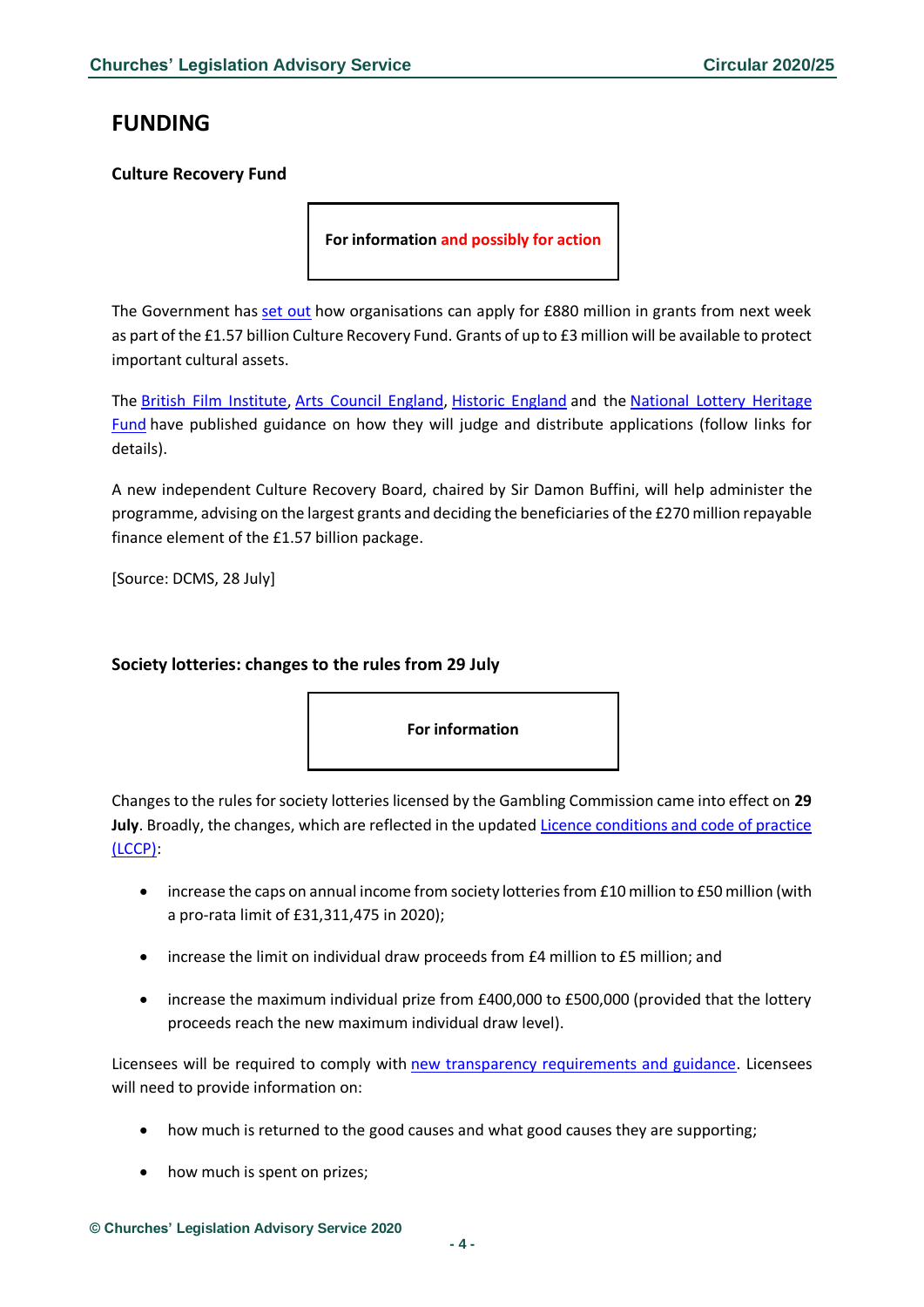- how much is spent on expenses;
- the process around the awarding of grants (if applicable);
- the way in which winners are determined and prizes allocated;
- the potential prizes available; and
- the likelihood of winning a prize.

All draws taking place from **29 July 2020** will need to comply with the updated LCCP, and licensees should review their policies, procedures and lottery and raffle terms and conditions to check whether updates are needed.

[Bates Wells, 31 July]